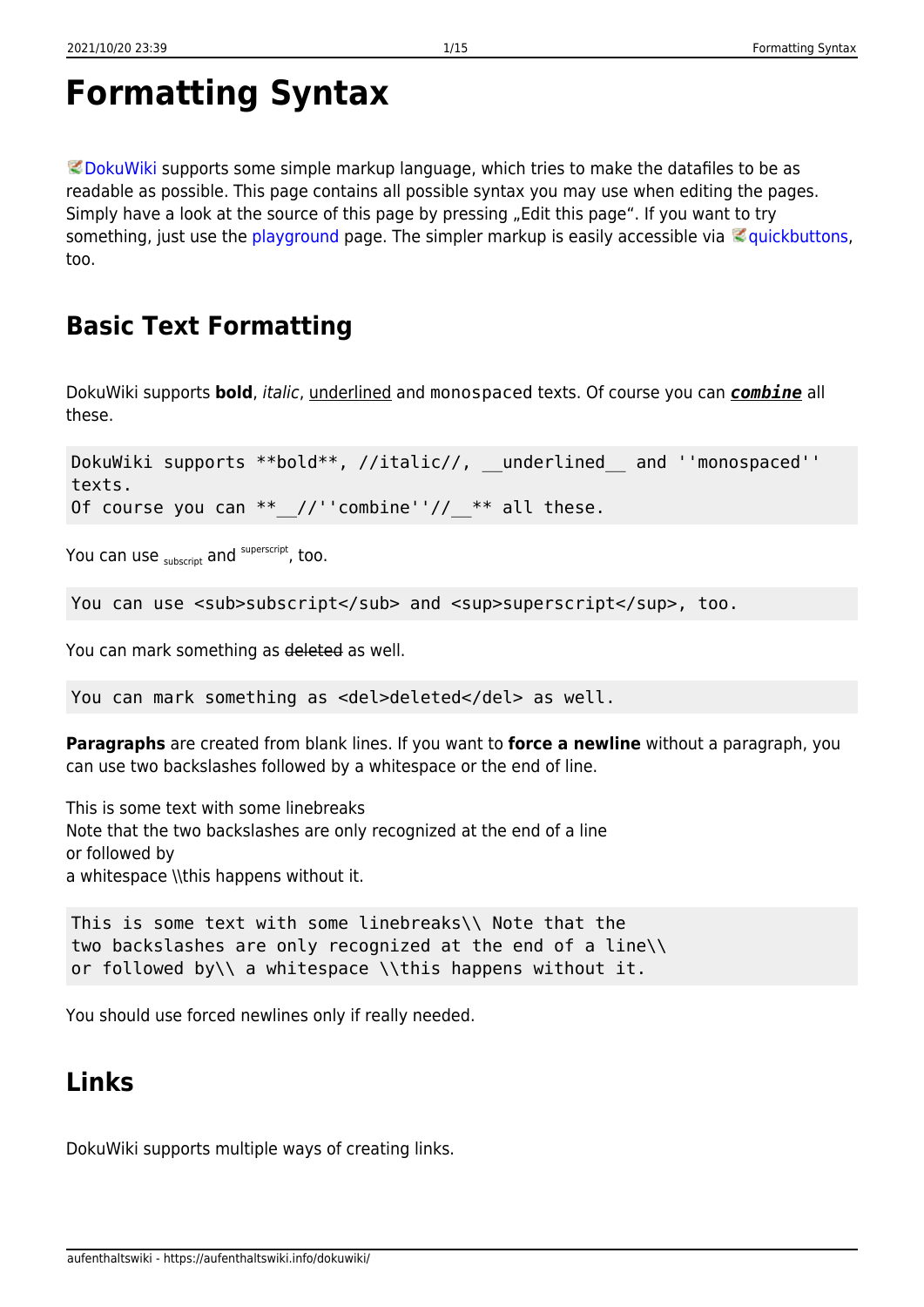### **External**

External links are recognized automagically:<http://www.google.com>or simply [www.google.com](http://www.google.com) - You can set the link text as well: [This Link points to google](http://www.google.com). Email addresses like this one: [andi@splitbrain.org](mailto:andi@splitbrain.org) are recognized, too.

DokuWiki supports multiple ways of creating links. External links are recognized automagically: http://www.google.com or simply www.google.com - You can set link text as well: [[http://www.google.com|This Link points to google]]. Email addresses like this one: <andi@splitbrain.org> are recognized, too.

### <span id="page-1-0"></span>**Internal**

Internal links are created by using square brackets. You can either just give a [pagename](https://aufenthaltswiki.info/dokuwiki/doku.php?id=wiki:pagename) or use an additional [link text](https://aufenthaltswiki.info/dokuwiki/doku.php?id=wiki:pagename).

Internal links are created by using square brackets. You can either just give a [[pagename]] or use an additional [[pagename|link text]].

[Wiki pagenames](https://www.dokuwiki.org/pagename) are converted to lowercase automatically, special characters are not allowed.

You can use [namespaces](https://aufenthaltswiki.info/dokuwiki/doku.php?id=some:namespaces) by using a colon in the pagename.

You can use [[some:namespaces]] by using a colon in the pagename.

For details about [namespaces](https://www.dokuwiki.org/namespaces) see  $\leq$  namespaces.

Linking to a specific section is possible, too. Just add the section name behind a hash character as known from HTML. This links to [this Section.](#page-1-0)

This links to [[syntax#internal|this Section]].

Notes:

- Links to [existing pages](#page-0-0) are shown in a different style from [nonexisting](https://aufenthaltswiki.info/dokuwiki/doku.php?id=wiki:nonexisting) ones.
- DokuWiki does not use W [CamelCase](https://en.wikipedia.org/wiki/CamelCase) to automatically create links by default, but this behavior can be enabled in the  $\leq$  [config](https://www.dokuwiki.org/config) file. Hint: If DokuWiki is a link, then it's enabled.
- When a section's heading is changed, its bookmark changes, too. So don't rely on section linking too much.

### **Interwiki**

DokuWiki supports [Interwiki](https://www.dokuwiki.org/Interwiki) links. These are quick links to other Wikis. For example this is a link to Wikipedia's page about [Wiki](https://en.wikipedia.org/wiki/Wiki)s: WWiki.

https://aufenthaltswiki.info/dokuwiki/ Printed on 2021/10/20 23:39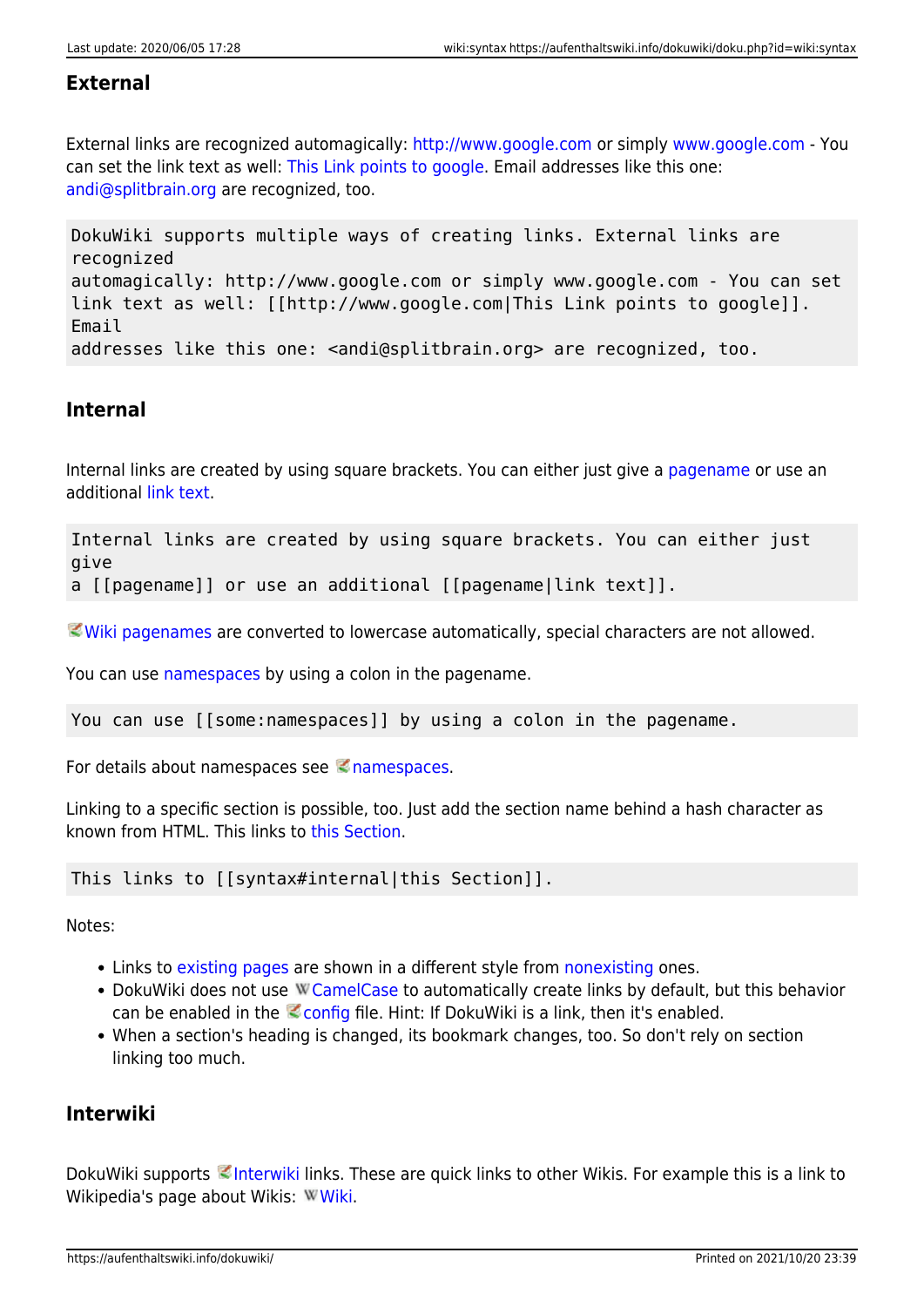DokuWiki supports [[doku>Interwiki]] links. These are quick links to other Wikis. For example this is a link to Wikipedia's page about Wikis: [[wp>Wiki]].

### **Windows Shares**

Windows shares like [this](#page--1-0) are recognized, too. Please note that these only make sense in a homogeneous user group like a corporate W[Intranet](https://en.wikipedia.org/wiki/Intranet).

Windows Shares like [[\\server\share|this]] are recognized, too.

Notes:

- For security reasons direct browsing of windows shares only works in Microsoft Internet Explorer per default (and only in the "local zone").
- For Mozilla and Firefox it can be enabled through different workaround mentioned in the [Mozilla](http://kb.mozillazine.org/Links_to_local_pages_do_not_work) [Knowledge Base](http://kb.mozillazine.org/Links_to_local_pages_do_not_work). However, there will still be a JavaScript warning about trying to open a Windows Share. To remove this warning (for all users), put the following line in  $conf/l$ ang/en/lang.php (more details at  $\leq$  [localization\)](https://www.dokuwiki.org/localization#changing_some_localized_texts_and_strings_in_your_installation):

[conf/lang/en/lang.php](https://aufenthaltswiki.info/dokuwiki/doku.php?do=export_code&id=wiki:syntax&codeblock=0)

```
<?php
/**
  * Customization of the english language file
  * Copy only the strings that needs to be modified
 */
$lang['js']['nosmblinks'] = '';
```
### <span id="page-2-0"></span>**Image Links**

You can also use an image to link to another internal or external page by combining the syntax for links and [images](#page--1-0) (see below) like this:

[[http://php.net|{{wiki:dokuwiki-128.png}}]]



Please note: The image formatting is the only formatting syntax accepted in link names.

The whole [image](#page--1-0) and [link](#page-0-1) syntax is supported (including image resizing, internal and external images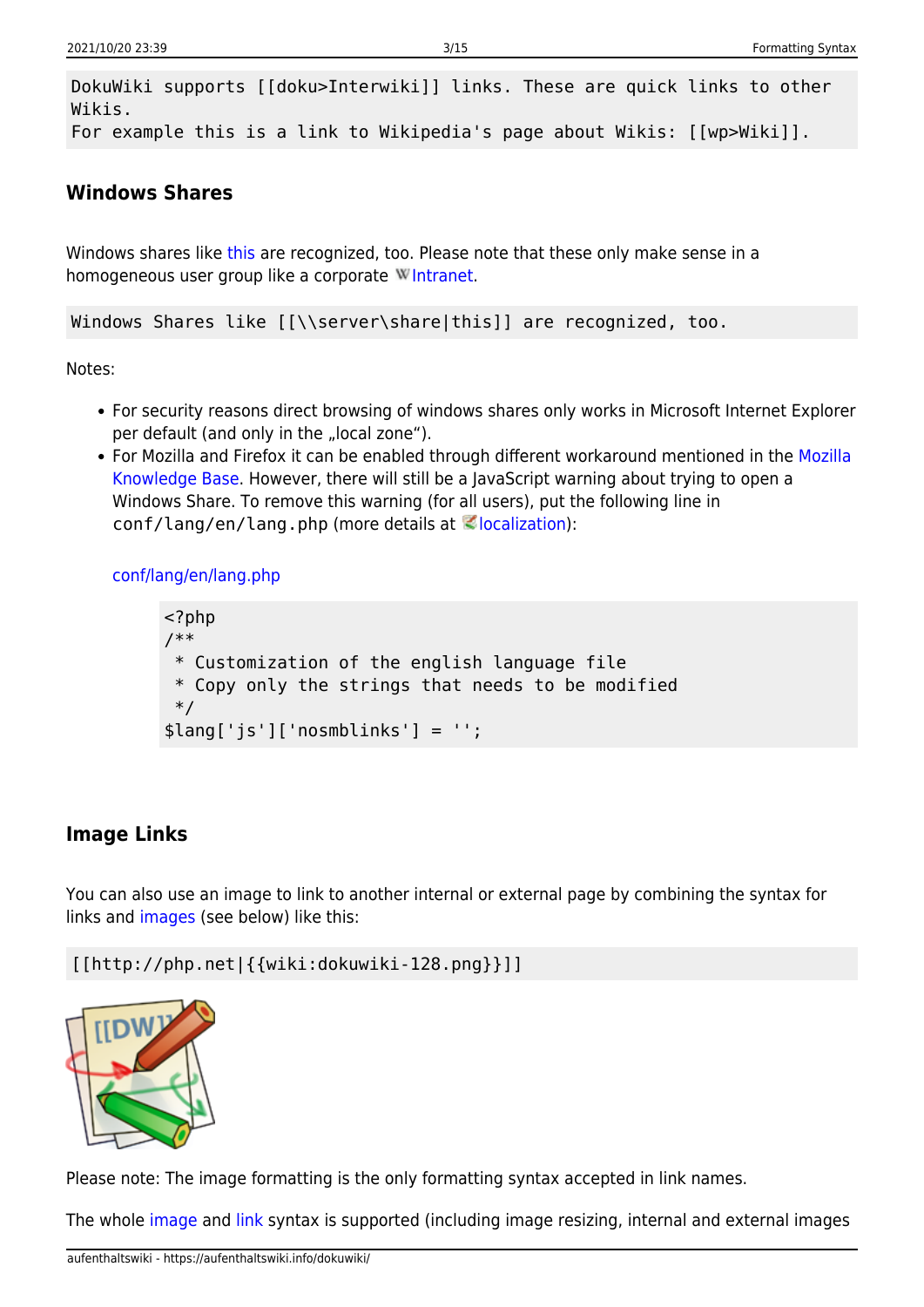and URLs and interwiki links).

## **Footnotes**

You can add footnotes  $1$ <sup>1</sup> by using double parentheses.

You can add footnotes ((This is a footnote)) by using double parentheses.

## **Sectioning**

You can use up to five different levels of headlines to structure your content. If you have more than three headlines, a table of contents is generated automatically – this can be disabled by including the string ~~NOTOC~~ in the document.

### **Headline Level 3**

### **Headline Level 4**

**Headline Level 5**

```
== Headline Level 3 ==== Headline Level 4 ==== Headline Level 5 ==
```
By using four or more dashes, you can make a horizontal line:

## **Media Files**

You can include external and internal [images, videos and audio files](https://www.dokuwiki.org/images) with curly brackets. Optionally you can specify the size of them.

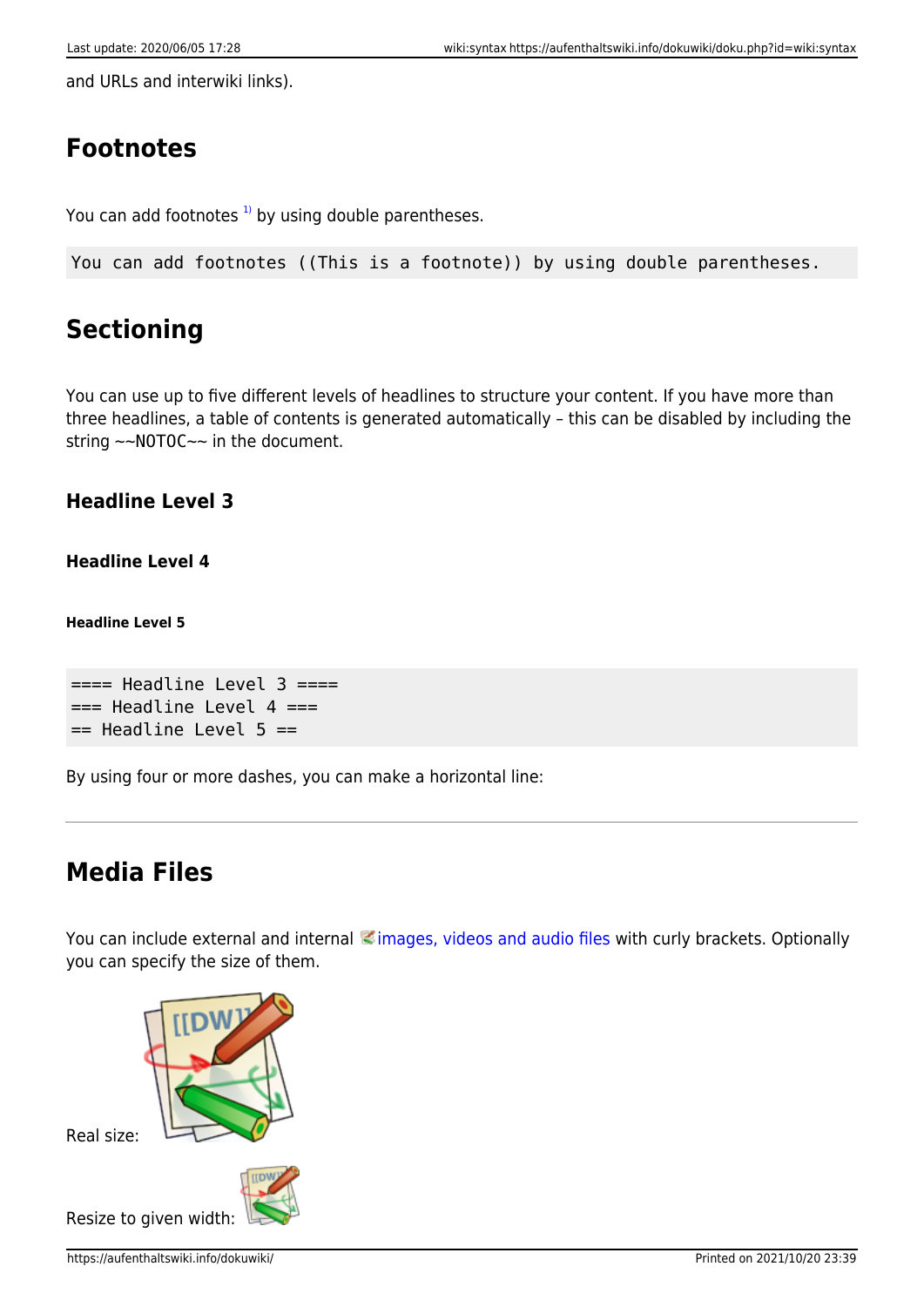

By using left or right whitespaces you can choose the alignment.







{{ wiki:dokuwiki-128.png}} {{wiki:dokuwiki-128.png }} {{ wiki:dokuwiki-128.png }}

Of course, you can add a title (displayed as a tooltip by most browsers), too.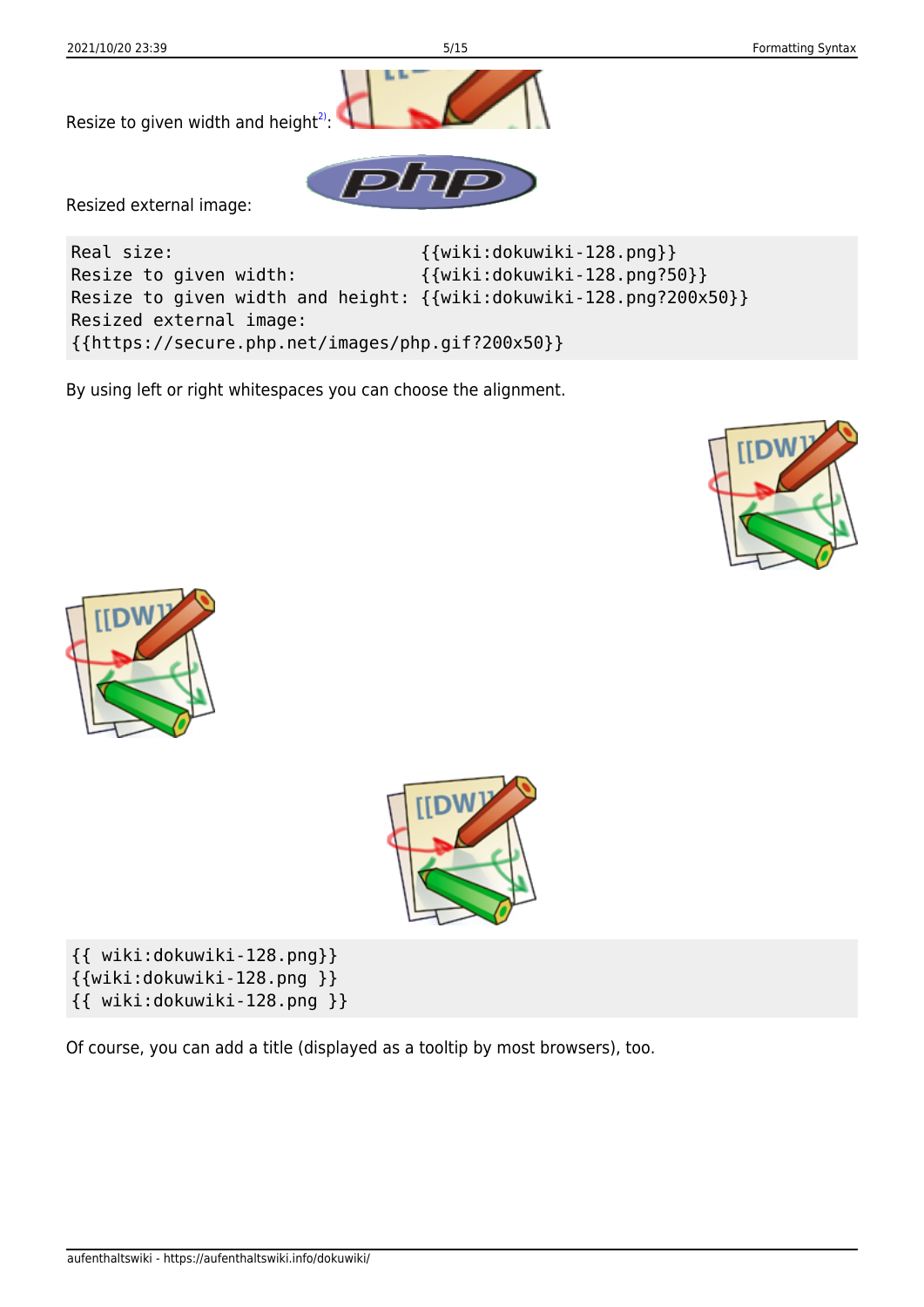

```
{{ wiki:dokuwiki-128.png |This is the caption}}
```
For linking an image to another page see [Image Links](#page-2-0) above.

### **Supported Media Formats**

DokuWiki can embed the following media formats directly.

|            | $ \textsf{Image} $ gif, jpg, png |
|------------|----------------------------------|
|            | $ $ Video $ $ webm, ogv, mp4 $ $ |
|            | Audio  ogg, mp3, wav             |
| Flash  swf |                                  |

If you specify a filename that is not a supported media format, then it will be displayed as a link instead.

By adding ?linkonly you provide a link to the media without displaying it inline

```
{{wiki:dokuwiki-128.png?linkonly}}
```
[dokuwiki-128.png](https://aufenthaltswiki.info/dokuwiki/lib/exe/fetch.php?media=wiki:dokuwiki-128.png) This is just a link to the image.

### **Fallback Formats**

Unfortunately not all browsers understand all video and audio formats. To mitigate the problem, you can upload your file in different formats for maximum browser compatibility.

For example consider this embedded mp4 video:

{{video.mp4|A funny video}}

When you upload a video.webm and video.ogv next to the referenced video.mp4, DokuWiki will automatically add them as alternatives so that one of the three files is understood by your browser.

Additionally DokuWiki supports a "poster" image which will be shown before the video has started. That image needs to have the same filename as the video and be either a jpg or png file. In the example above a video. jpg file would work.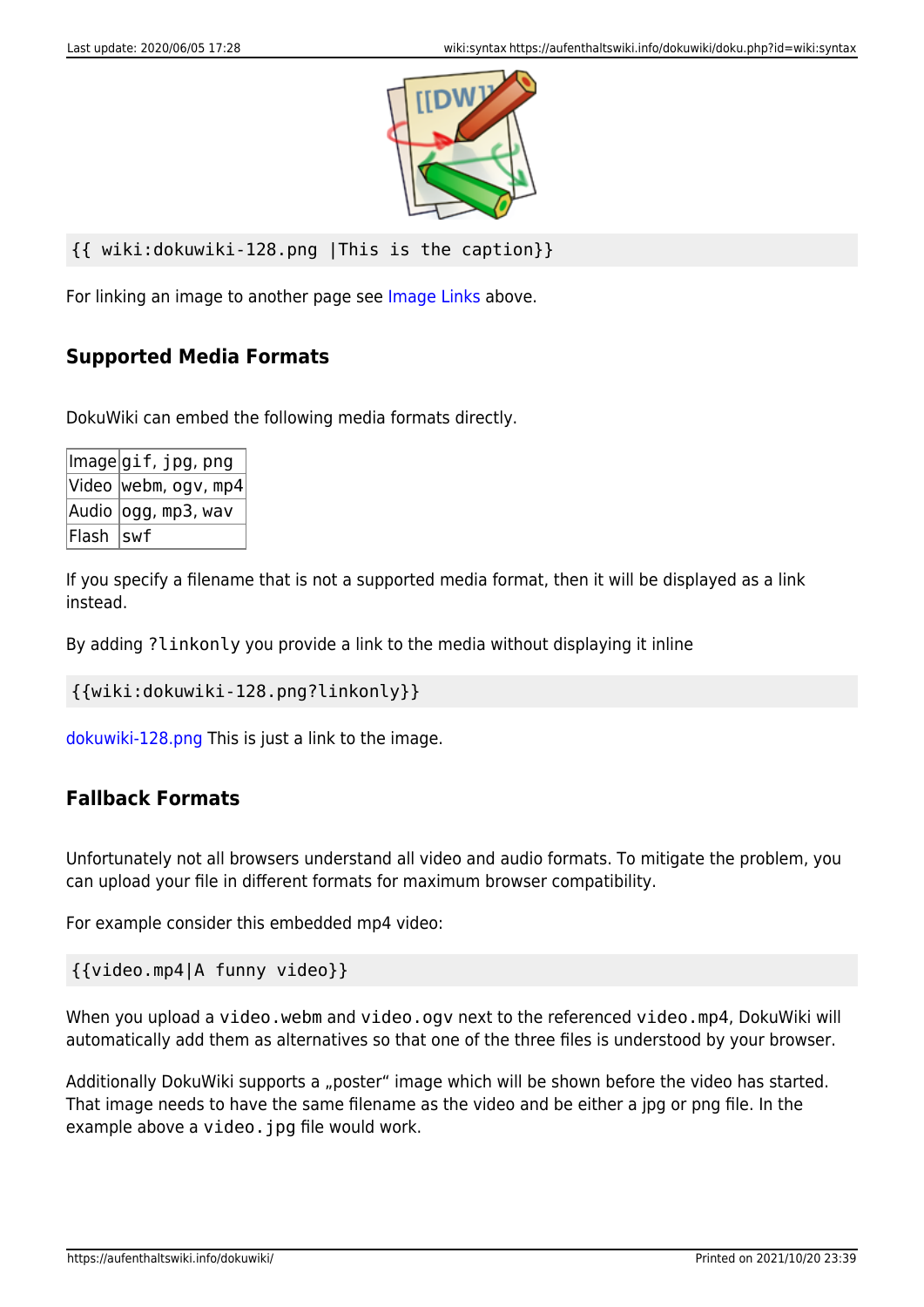## **Lists**

Dokuwiki supports ordered and unordered lists. To create a list item, indent your text by two spaces and use a \* for unordered lists or a - for ordered ones.

- This is a list
- The second item
	- You may have different levels
- Another item
- 1. The same list but ordered
- 2. Another item
	- 1. Just use indention for deeper levels
- 3. That's it
- \* This is a list
- \* The second item
	- \* You may have different levels
- \* Another item
- The same list but ordered
- Another item
	- Just use indention for deeper levels
- That's it

Also take a look at the  $\leq$  [FAQ on list items.](https://www.dokuwiki.org/faq%3Alists)

## **Text Conversions**

DokuWiki can convert certain pre-defined characters or strings into images or other text or HTML.

The text to image conversion is mainly done for smileys. And the text to HTML conversion is used for typography replacements, but can be configured to use other HTML as well.

### **Text to Image Conversions**

DokuWiki converts commonly used Wemoticons to their graphical equivalents. Those [Smileys](https://www.dokuwiki.org/Smileys) and other images can be configured and extended. Here is an overview of Smileys included in DokuWiki:

- $\cdot$   $\bullet$  8-)
- $\cdot$   $\circledcirc$  8-O
- $\cdot$   $\circ$   $\cdot$  (
- :-)
- $\cdot$   $\circledcirc$  =)
- $\cdot$  0  $\cdot$  /
- $\cdot$  0  $\cdot$  $\cdot$  0  $\cdot$  ?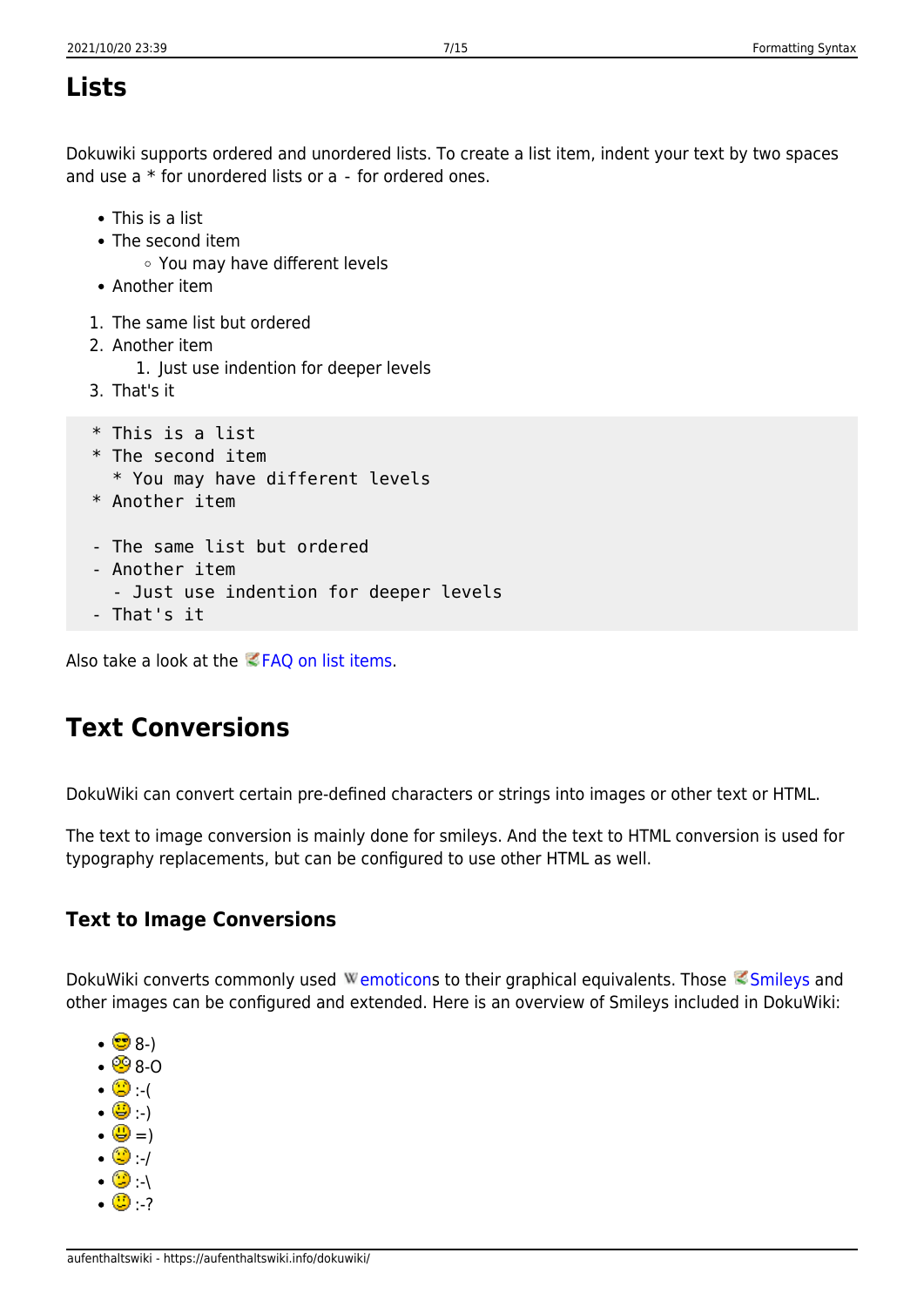- $\cdot$   $\Theta$   $\cdot$  D
- $\cdot\mathbf{\odot}\cdot\mathbf{P}$
- $\cdot$  0
- $\cdot$   $\otimes$   $\cdot$   $\times$
- $\cdot$  0  $\cdot$  1
- $\cdot \circledcirc$  ; )
- $\cdot$   $\circledcirc$  ^ ^
- $\cdot$  2:
- $\cdot \circ$
- $\cdot$  O LOL
- $\bullet$   $\circledast$  Fix Me! FIXME
- <mark>fidelete!</mark> DELETEME

### **Text to HTML Conversions**

Typography: [DokuWiki](https://aufenthaltswiki.info/dokuwiki/doku.php?id=wiki:dokuwiki) can convert simple text characters to their typographically correct entities. Here is an example of recognized characters.

 $\rightarrow \leftarrow \leftrightarrow \Rightarrow \leftarrow \Rightarrow \times \times \leftarrow -640 \times 480 \text{ }^{\circ} \text{ m} \text{ }^{\circ} \text{ m}$ , He thought 'It's a man's world'..."

```
\rightarrow <- <-> => <= <=> >> << -- --- 640x480 (c) (tm) (r)
"He thought 'It's a man's world'..."
```
The same can be done to produce any kind of HTML, it just needs to be added to the  $\leq$  [pattern file](https://www.dokuwiki.org/entities).

There are three exceptions which do not come from that pattern file: multiplication entity (640×480), 'single' and "double quotes". They can be turned off through a  $\leq$  [config option](https://www.dokuwiki.org/config%3Atypography).

## **Quoting**

Some times you want to mark some text to show it's a reply or comment. You can use the following syntax:

```
I think we should do it
> No we shouldn't
>> Well, I say we should
> Really?
>> Yes!
>>> Then lets do it!
I think we should do it
```
No we shouldn't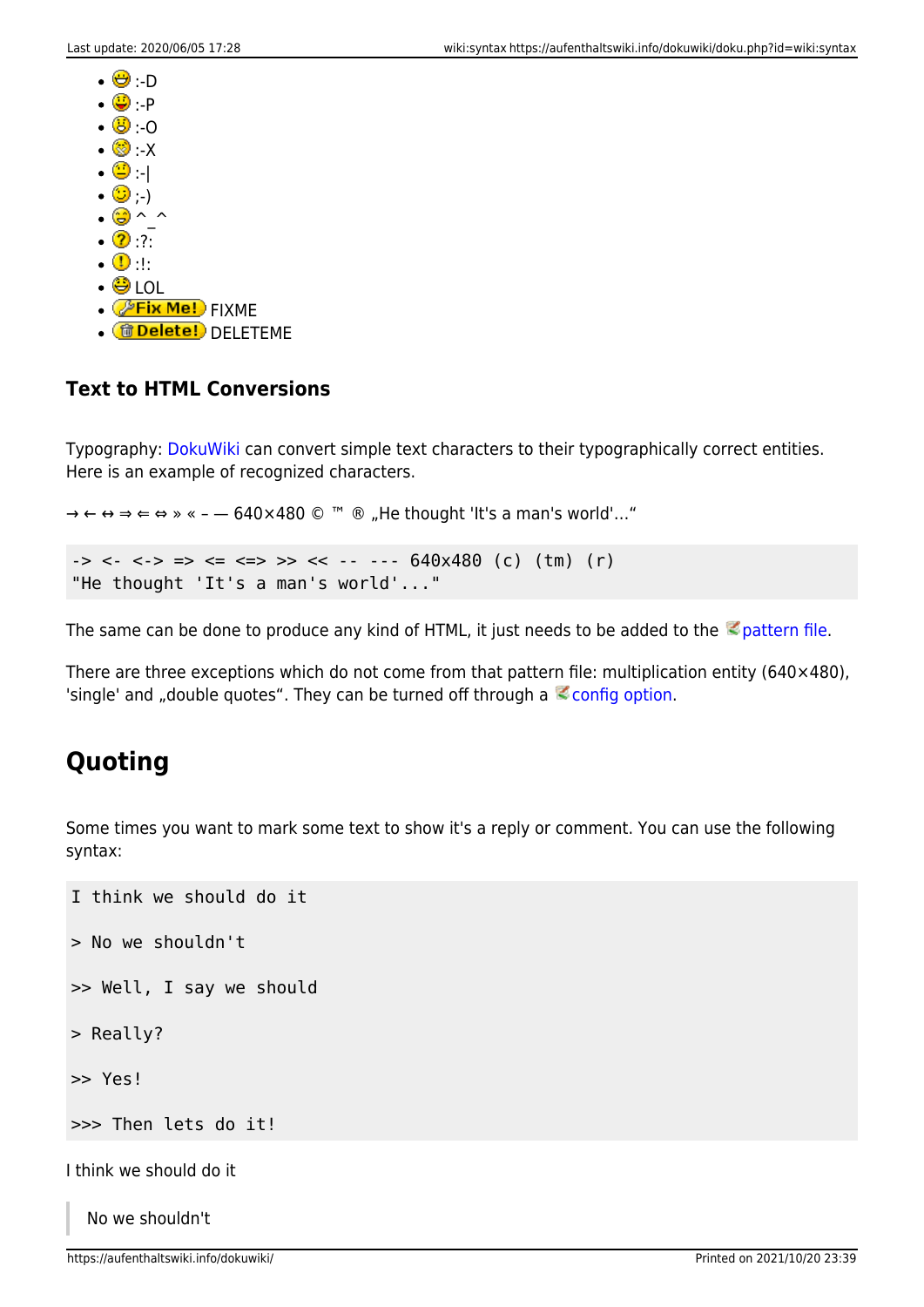| Well, I say we should |
|-----------------------|
| Really?               |
| Yes!                  |
| Then lets do it!      |

## **Tables**

DokuWiki supports a simple syntax to create tables.

| Heading $1$ Heading 2 |                                                 | <b>Heading 3</b> |
|-----------------------|-------------------------------------------------|------------------|
|                       | $Row 1$ Col $1$ Row 1 Col 2                     | Row 1 Col 3      |
|                       | Row 2 Col 1 some colspan (note the double pipe) |                  |
|                       | $Row 3 Col 1$ Row 3 Col 2                       | Row 3 Col 3      |

Table rows have to start and end with a  $\parallel$  for normal rows or a  $\hat{ }$  for headers.

| $^{\wedge}$ Heading 1 | $\hat{ }$ Heading 2 | $^{\circ}$ Heading 3                | ⌒ |
|-----------------------|---------------------|-------------------------------------|---|
| Row 1 Col 1           | Row 1 Col 2         | $\vert$ Row 1 Col 3 $\vert$         |   |
| Row 2 Col 1           |                     | some colspan (note the double pipe) |   |
| Row 3 Col 1           | $\vert$ Row 3 Col 2 | Row 3 Col 3                         |   |

To connect cells horizontally, just make the next cell completely empty as shown above. Be sure to have always the same amount of cell separators!

Vertical tableheaders are possible, too.

| Heading 1                             | Heading $2 $ |
|---------------------------------------|--------------|
| Heading 3 Row 1 Col 2                 | Row 1 Col 3  |
| <b>Heading 4</b> no colspan this time |              |
| Heading 5 Row 2 Col 2                 | Row 2 Col 3  |

As you can see, it's the cell separator before a cell which decides about the formatting:

|                      | $\hat{}$ Heading 1   | $\hat{ }$ Heading 2 | ⌒ |  |
|----------------------|----------------------|---------------------|---|--|
| $^{\circ}$ Heading 3 | Row 1 Col 2          | Row 1 Col 3         |   |  |
| $^{\circ}$ Heading 4 | no colspan this time |                     |   |  |
| $\hat{}$ Heading 5   | Row 2 Col 2          | Row 2 Col 3         |   |  |

You can have rowspans (vertically connected cells) by adding ::: into the cells below the one to which they should connect.

| Heading 1 Heading 2         |                                                    | Heading $3 $ |
|-----------------------------|----------------------------------------------------|--------------|
| $\vert$ Row 1 Col 1 $\vert$ |                                                    | Row 1 Col 3  |
|                             | Row 2 Col 1 this cell spans vertically Row 2 Col 3 |              |
| Row 3 Col 1 $\mid$          |                                                    | Row 2 Col 3  |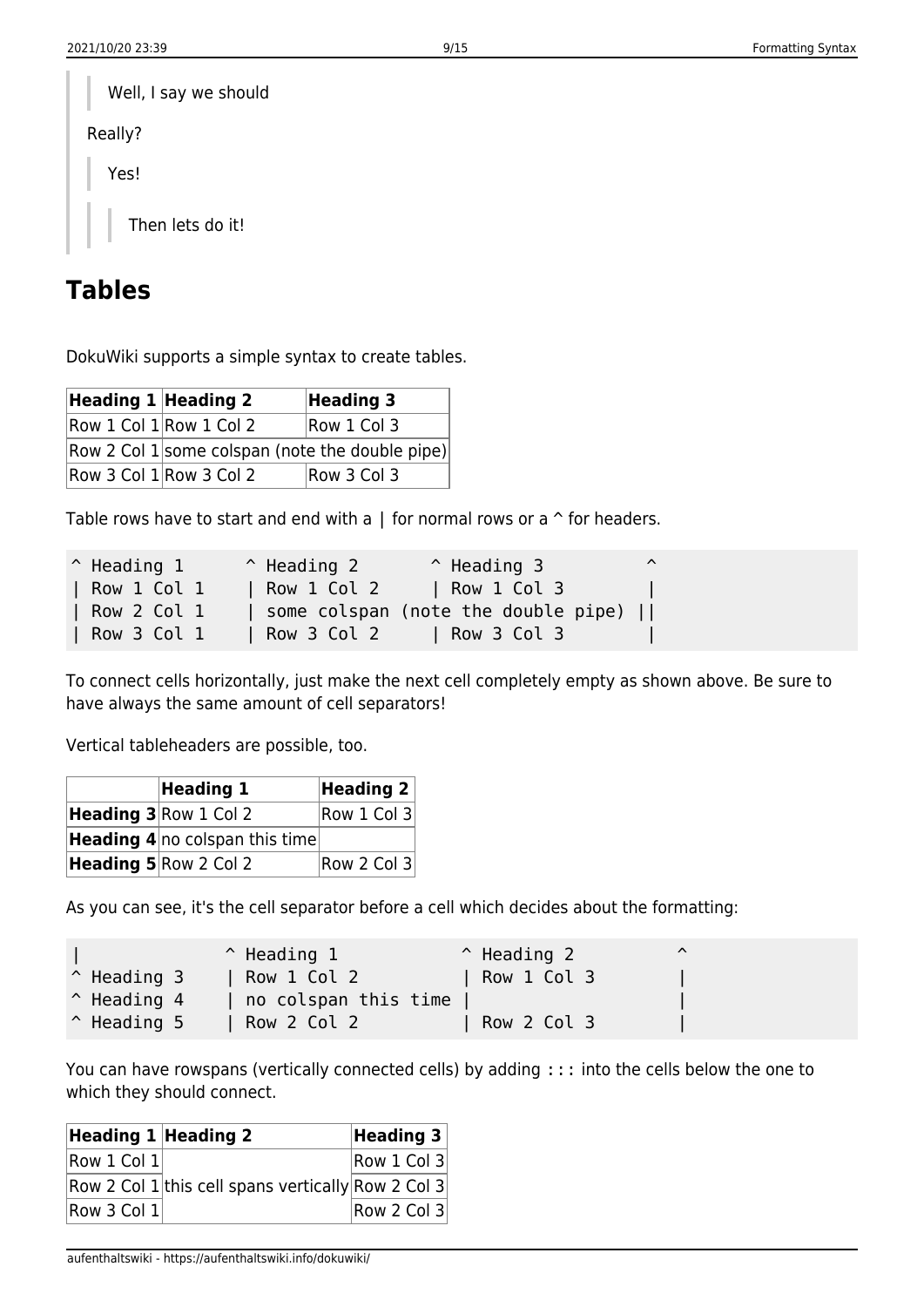Apart from the rowspan syntax those cells should not contain anything else.

| $^{\circ}$ Heading 1       | $\hat{}$ Heading 2                       | $^{\circ}$ Heading 3 | $\lambda$ |
|----------------------------|------------------------------------------|----------------------|-----------|
| Row 1 Col 1 $\overline{ }$ | this cell spans vertically   Row 1 Col 3 |                      |           |
| Row 2 Col 1                | 1.                                       | Row 2 Col 3          |           |
| Row 3 Col 1                | $\mathcal{A}$ and $\mathcal{A}$          | Row 2 Col 3          |           |

You can align the table contents, too. Just add at least two whitespaces at the opposite end of your text: Add two spaces on the left to align right, two spaces on the right to align left and two spaces at least at both ends for centered text.

| <b>Table with alignment</b>                     |       |        |  |  |
|-------------------------------------------------|-------|--------|--|--|
| right<br>lleft<br>center                        |       |        |  |  |
| lleft l                                         | right | center |  |  |
| $ xxxxxxxxxxxx xxxxxxxxxxxxx\rangle$ xxxxxxxxxx |       |        |  |  |

This is how it looks in the source:

| $\lambda$ |        | Table with alignment |               | $\lambda \lambda \lambda$ |
|-----------|--------|----------------------|---------------|---------------------------|
|           | rightl | center  left         |               |                           |
| left      |        |                      | right  center |                           |
|           |        |                      |               |                           |

Note: Vertical alignment is not supported.

## **No Formatting**

If you need to display text exactly like it is typed (without any formatting), enclose the area either with <nowiki> tags or even simpler, with double percent signs %%.

This is some text which contains addresses like this: http://www.splitbrain.org and \*\*formatting\*\*, but nothing is done with it. The same is true for  $//$  this text// with a smiley  $;-$ ).

```
<nowiki>
This is some text which contains addresses like this:
http://www.splitbrain.org and **formatting**, but nothing is done with it.
</nowiki>
The same is true for \frac{1}{2} this text// with a smiley ;-) \frac{1}{2}.
```
## **Code Blocks**

You can include code blocks into your documents by either indenting them by at least two spaces (like used for the previous examples) or by using the tags <code> or <file>.

This is text is indented by two spaces.

https://aufenthaltswiki.info/dokuwiki/ Printed on 2021/10/20 23:39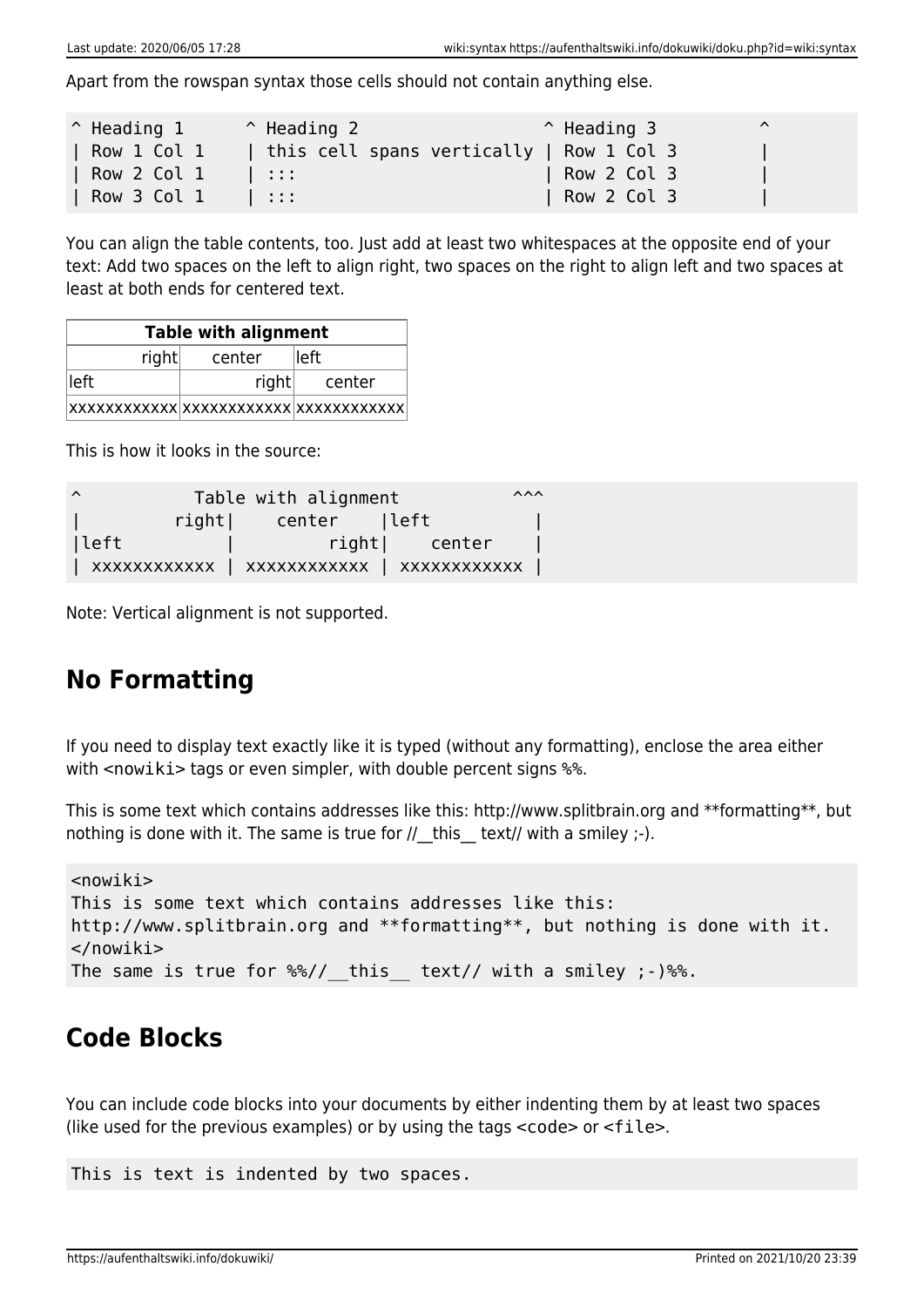This is preformatted code all spaces are preserved: like  $\sim$ -this

This is pretty much the same, but you could use it to show that you quoted a file.

Those blocks were created by this source:

This is text is indented by two spaces.

<code></code> This is preformatted code all spaces are preserved: like  $\leq$ -this  $<$ / $code>$ 

<file> This is pretty much the same, but you could use it to show that you quoted a file. </file>

### **Syntax Highlighting**

[DokuWiki](https://aufenthaltswiki.info/dokuwiki/doku.php?id=wiki:dokuwiki) can highlight sourcecode, which makes it easier to read. It uses the [GeSHi](http://qbnz.com/highlighter/) Generic Syntax Highlighter – so any language supported by GeSHi is supported. The syntax uses the same code and file blocks described in the previous section, but this time the name of the language syntax to be highlighted is included inside the tag, e.g. <code java> or <file java>.

```
/**
 * The HelloWorldApp class implements an application that
 * simply displays "Hello World!" to the standard output.
 */
class HelloWorldApp {
     public static void main(String[] args) {
         System.out.println("Hello World!"); //Display the string.
     }
}
```
The following language strings are currently recognized: 4cs 6502acme 6502kickass 6502tasm 68000devpac abap actionscript3 actionscript ada aimms algol68 apache applescript apt\_sources arm asm asp asymptote autoconf autohotkey autoit avisynth awk bascomavr bash basic4gl batch bf biblatex bibtex blitzbasic bnf boo caddcl cadlisp ceylon cfdg cfm chaiscript chapel cil c\_loadrunner clojure c\_mac cmake cobol coffeescript c cpp cpp-qt cpp-winapi csharp css cuesheet c\_winapi dart dcl dcpu16 dcs delphi diff div dos dot d ecmascript eiffel email epc e erlang euphoria ezt f1 falcon fo fortran freebasic freeswitch fsharp gambas gdb genero genie gettext glsl gml gnuplot go groovy gwbasic haskell haxe hicest hq9plus html html4strict html5 icon idl ini inno intercal io ispfpanel java5 java javascript jcl j jquery julia kixtart klonec klonecpp kotlin latex lb ldif lisp llvm locobasic logtalk lolcode lotusformulas lotusscript lscript lsl2 lua m68k magiksf make mapbasic mathematica matlab mercury metapost mirc mk-61 mmix modula2 modula3 mpasm mxml mysql nagios netrexx newlisp nginx nimrod nsis oberon2 objc objeck ocaml-brief ocaml octave oobas oorexx oracle11 oracle8 oxygene oz parasail parigp pascal pcre perl6 perl per pf phix php-brief php pic16 pike pixelbender pli plsql postgresql postscript povray powerbuilder powershell proftpd progress prolog properties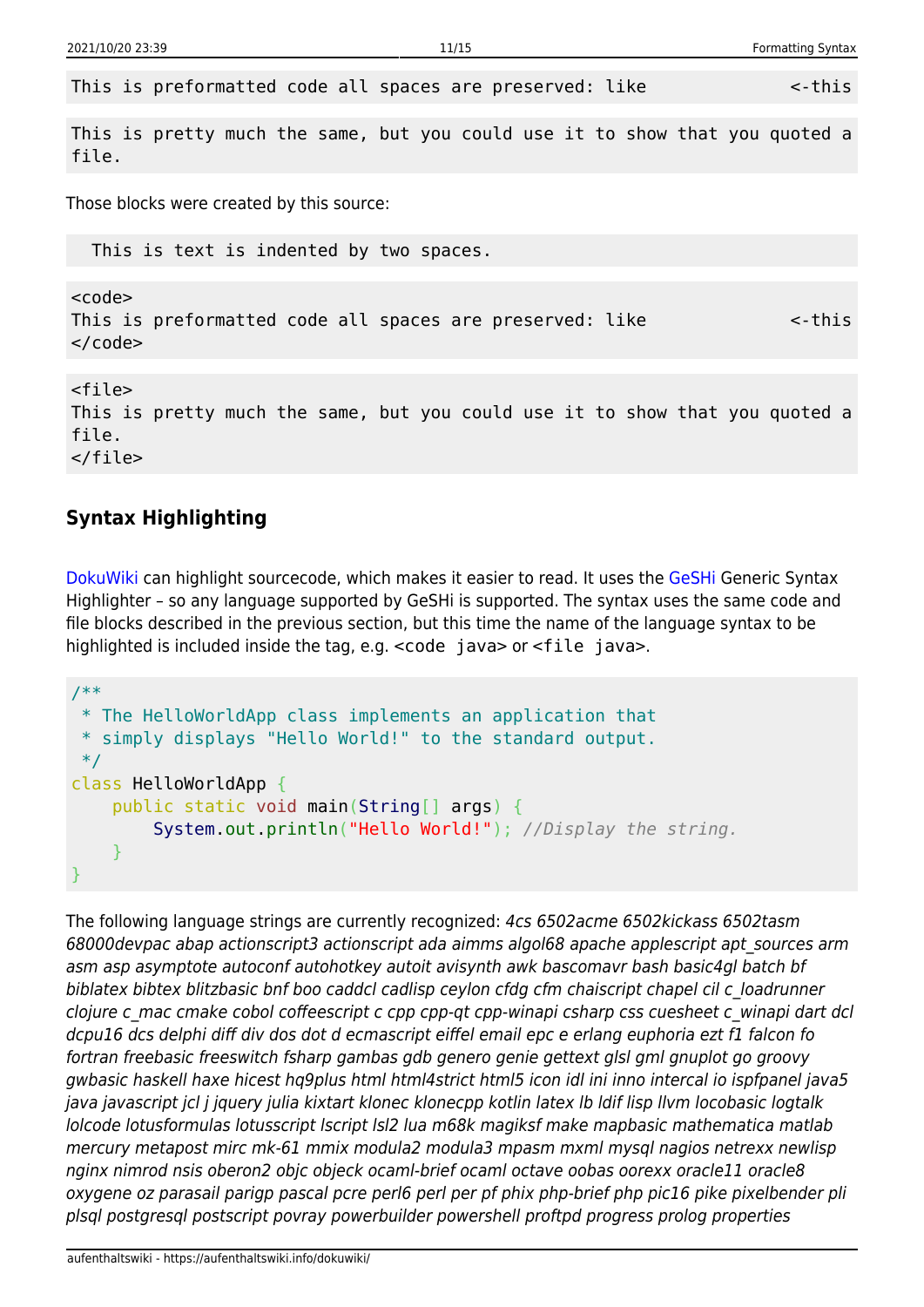providex purebasic pycon pys60 python qbasic qml q racket rails rbs rebol reg rexx robots roff rpmspec rsplus ruby rust sas sass scala scheme scilab scl sdlbasic smalltalk smarty spark sparql sql sshconfig standardml stonescript swift systemverilog tclegg tcl teraterm texgraph text thinbasic tsql twig typoscript unicon upc urbi uscript vala vbnet vb vbscript vedit verilog vhdl vim visualfoxpro visualprolog whitespace whois winbatch wolfram xbasic xml xojo xorg\_conf xpp yaml z80 zxbasic

There are additional  $\triangle$  [advanced options](https://www.dokuwiki.org/syntax_highlighting) available for syntax highlighting, such as highlighting lines or adding line numbers.

### **Downloadable Code Blocks**

When you use the <code> or <file> syntax as above, you might want to make the shown code available for download as well. You can do this by specifying a file name after language code like this:

```
<file php myexample.php>
<?php echo "hello world!"; ?>
</file>
```
[myexample.php](https://aufenthaltswiki.info/dokuwiki/doku.php?do=export_code&id=wiki:syntax&codeblock=8)

```
<?php echo "hello world!"; ?>
```
If you don't want any highlighting but want a downloadable file, specify a dash (-) as the language code: <code - myfile.foo>.

## **Embedding HTML and PHP**

You can embed raw HTML or PHP code into your documents by using the <html> or <php> tags. (Use uppercase tags if you need to enclose block level elements.)

HTML example:

```
<html>
This is some <span style="color:red;font-size:150%;">inline HTML</span>
</html>
<HTML>
<p style="border:2px dashed red;">And this is some block HTML</p>
</HTML>
```
This is some [<span](http://december.com/html/4/element/span.html) style="color:red;font-size:150%;">inline HTML</[span](http://december.com/html/4/element/span.html)>

<**[p](http://december.com/html/4/element/p.html)** style="border:2px dashed red;">And this is some block HTML</**[p](http://december.com/html/4/element/p.html)**>

PHP example:

 $<$ php $>$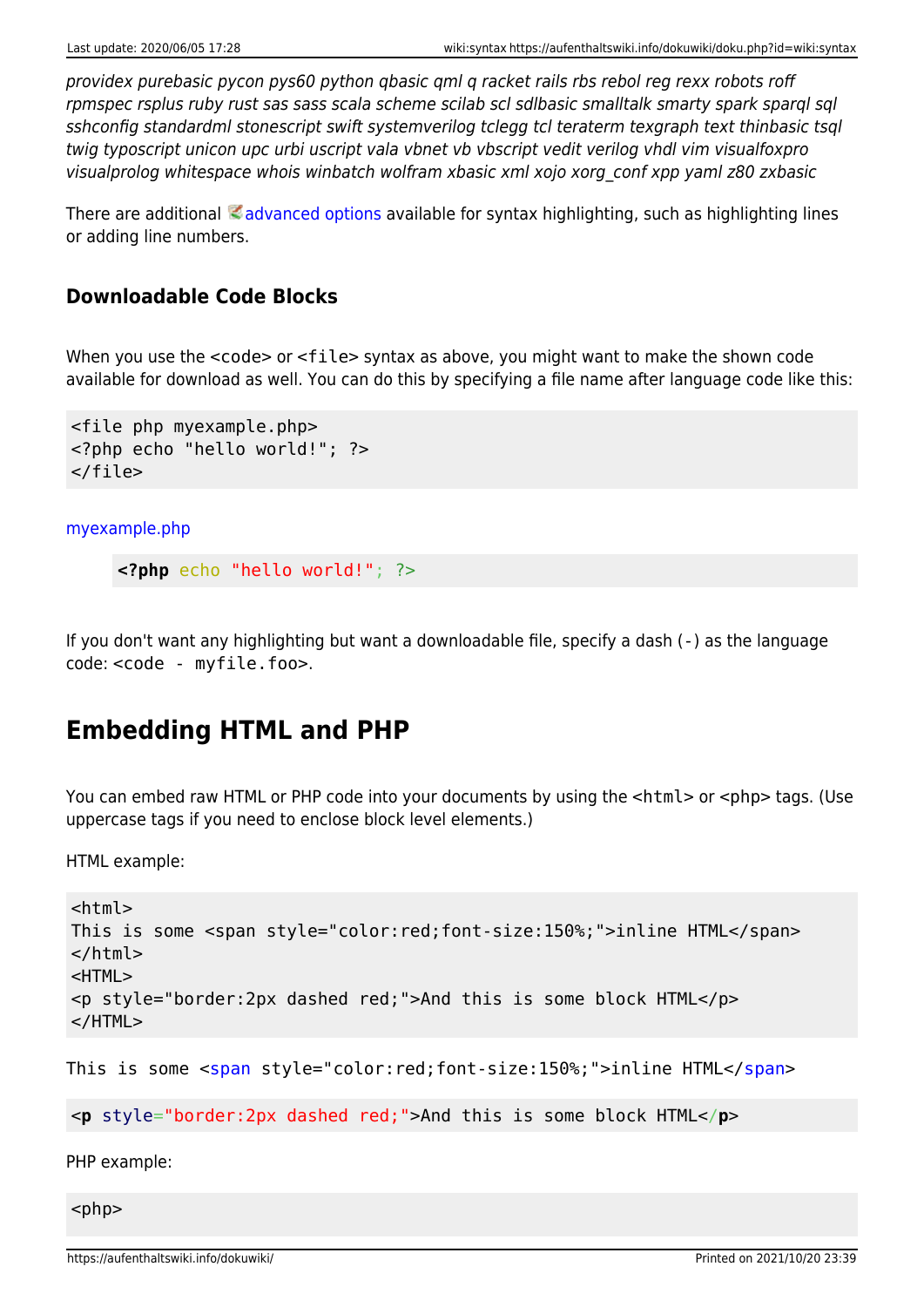```
echo 'The PHP version: ';
echo phpversion();
echo ' (generated inline HTML)';
</php><PHP>
echo '<table class="inline"><tr><td>The same, but inside a block level
element:</td>';
echo '<td>'.phpversion().'</td>';
echo '</tr></table>';
</PHP>
```

```
echo 'The PHP version: '; echo phpversion(); echo ' (inline HTML)';
```

```
echo '<table class="inline"><tr><td>The same, but inside a block level
element:</td>';
.phpversion().'</td>';
echo '</tr></table>';
```
**Please Note**: HTML and PHP embedding is disabled by default in the configuration. If disabled, the code is displayed instead of executed.

## **RSS/ATOM Feed Aggregation**

[DokuWiki](https://aufenthaltswiki.info/dokuwiki/doku.php?id=wiki:dokuwiki) can integrate data from external XML feeds. For parsing the XML feeds, [SimplePie](http://simplepie.org/) is used. All formats understood by SimplePie can be used in DokuWiki as well. You can influence the rendering by multiple additional space separated parameters:

|             | <b>Parameter Description</b>                                                            |
|-------------|-----------------------------------------------------------------------------------------|
|             | any number will be used as maximum number items to show, defaults to 8                  |
| reverse     | display the last items in the feed first                                                |
| author      | show item authors names                                                                 |
| date        | show item dates                                                                         |
| description | show the item description. If $\blacksquare$ HTML is disabled all tags will be stripped |
| nosort      | do not sort the items in the feed                                                       |
| $ n[$ dhm]  | refresh period, where $d =$ days, h=hours, m=minutes. (e.g. $12h = 12$ hours).          |

The refresh period defaults to 4 hours. Any value below 10 minutes will be treated as 10 minutes. [DokuWiki](https://aufenthaltswiki.info/dokuwiki/doku.php?id=wiki:dokuwiki) will generally try to supply a cached version of a page, obviously this is inappropriate when the page contains dynamic external content. The parameter tells [DokuWiki](https://aufenthaltswiki.info/dokuwiki/doku.php?id=wiki:dokuwiki) to re-render the page if it is more than refresh period since the page was last rendered.

By default the feed will be sorted by date, newest items first. You can sort it by oldest first using the reverse parameter, or display the feed as is with nosort.

### **Example:**

{{rss>http://slashdot.org/index.rss 5 author date 1h }}

[FDA Approves Mixing COVID Vaccines](http://rss.slashdot.org/~r/Slashdot/slashdot/~3/GvTtdoKxc64/fda-approves-mixing-covid-vaccines) von BeauHD (2021/10/20 23:27)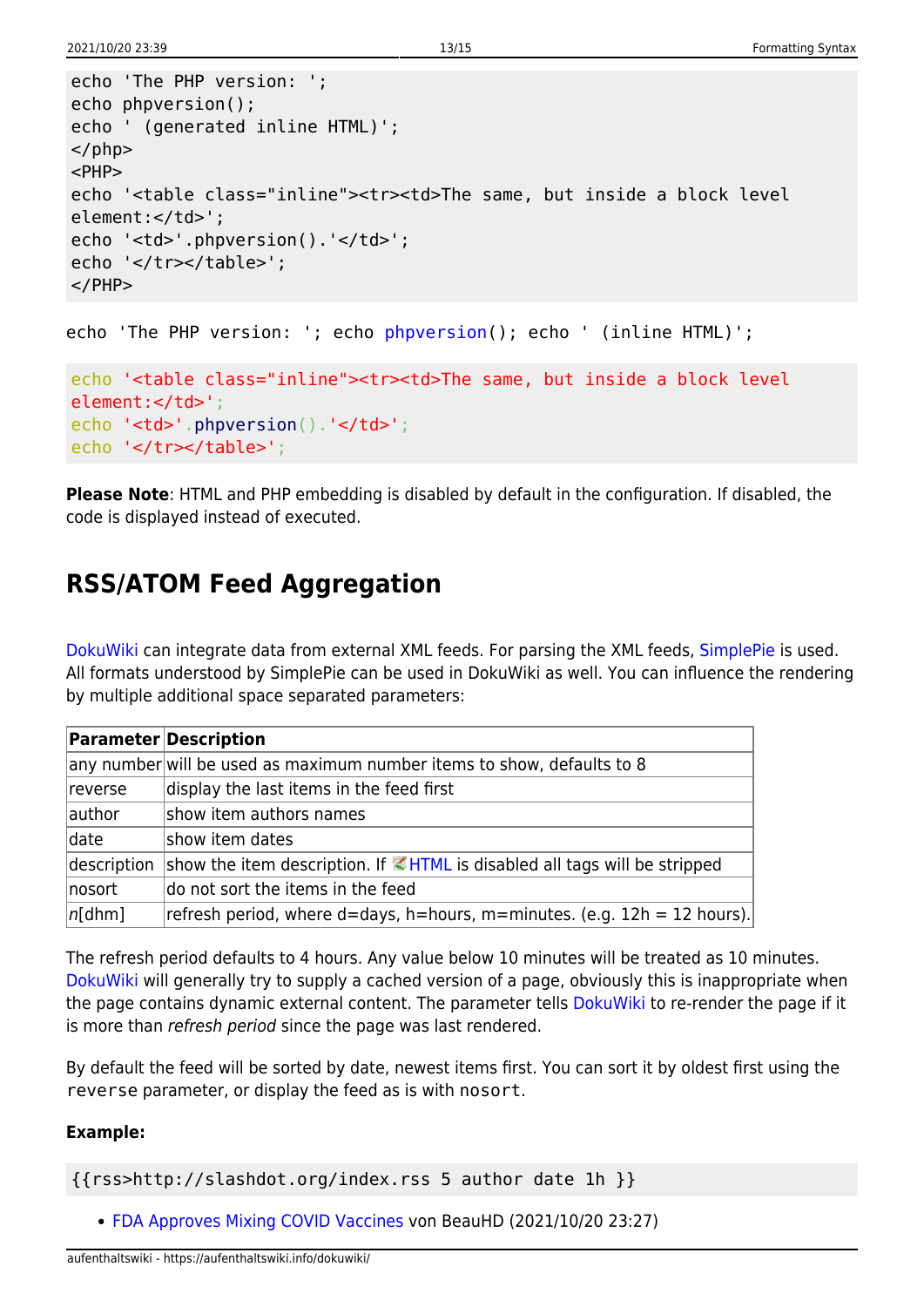- [Google Removes Support for FTP and Old-gen U2F Security Keys in Chrome 95](http://rss.slashdot.org/~r/Slashdot/slashdot/~3/dHYfYeXSjP4/google-removes-support-for-ftp-and-old-gen-u2f-security-keys-in-chrome-95) von msmash (2021/10/20 22:41)
- [Facebook is Planning To Rebrand the Company With a New Name](http://rss.slashdot.org/~r/Slashdot/slashdot/~3/xIbhHsC_9-8/facebook-is-planning-to-rebrand-the-company-with-a-new-name) von msmash (2021/10/20 22:03)
- [Giant Retailers Pledge To Leave Fossil-fueled Ships Behind](http://rss.slashdot.org/~r/Slashdot/slashdot/~3/jKkorY2xXrs/giant-retailers-pledge-to-leave-fossil-fueled-ships-behind) von msmash (2021/10/20 21:22)
- [Eco-friendly, Lab-grown Coffee is On the Way, But It Comes With a Catch](http://rss.slashdot.org/~r/Slashdot/slashdot/~3/0Dawduvay-0/eco-friendly-lab-grown-coffee-is-on-the-way-but-it-comes-with-a-catch) von msmash (2021/10/20 20:44)

## **Control Macros**

Some syntax influences how DokuWiki renders a page without creating any output it self. The following control macros are availble:

| <b>Macro</b>               | Description                                                                                                                                                                                                                    |
|----------------------------|--------------------------------------------------------------------------------------------------------------------------------------------------------------------------------------------------------------------------------|
| $\sim$ NOTOC $\sim$ $\sim$ | If this macro is found on the page, no table of contents will be created                                                                                                                                                       |
|                            | DokuWiki caches all output by default. Sometimes this might not be wanted (eg.<br>$\sim$ NOCACHE $\sim$ when the <php> syntax above is used), adding this macro will force DokuWiki to<br/>rerender a page on every call</php> |

## **Syntax Plugins**

DokuWiki's syntax can be extended by  $\leq$  [Plugins.](https://www.dokuwiki.org/plugins) How the installed plugins are used is described on their appropriate description pages. The following syntax plugins are available in this particular DokuWiki installation:

- [Dw2Pdf plugin](https://www.dokuwiki.org/plugin:dw2pdf) 2021-07-22 von [Andreas Gohr and Luigi Micco](mailto:l.micco@tiscali.it) DokuWiki to PDF converter
- [filelisting plugin](http://www.dokuwiki.org/plugin:filelisting) 2020-08-01 von [Szymon Olewniczak](mailto:dokuwiki@cosmocode.de) List files in currently viewed namespaces
- [fontawesome plugin](http://github.com/mmedvede/dokuwiki-plugin-fontawesome) 2013-10-10 von [Mikhail Medvedev](mailto:mmedvede@cs.uml.edu) Embed Font Awesome icons
- [Icons Plugin](http://www.dokuwiki.org/plugin:icons) 2019-08-27 von [Giuseppe Di Terlizzi](mailto:giuseppe.diterlizzi@gmail.com) Embed icons in Dokuwiki
- [Info Plugin](http://dokuwiki.org/plugin:info) 2020-06-04 von [Andreas Gohr](mailto:andi@splitbrain.org) Displays information about various DokuWiki internals
- [Note Plugin](https://www.dokuwiki.org/plugin:note) 2020-06-28 von [Olivier Cortès, Eric Hameleers, Christopher Smith, Aurélien](mailto:olive@deep-ocean.net) [Bompard, LarsDW223](mailto:olive@deep-ocean.net)
- Add Note/Important/Tip/Warning Capability (DIV+CSS box)
- [Numbered Headings](https://www.dokuwiki.org/plugin:NumberedHeadings) 2020-06-14 von [Satoshi Sahara](mailto:sahara.satoshi@gmail.com) Prepend tiered numbers as indexes for hierarchical headings
- [Open Document Plugin](http://www.dokuwiki.org/plugin:odt) 2019-07-27 von [Andreas Gohr, Aurelien Bompard, Florian Lamml,](mailto:andi@splitbrain.org, aurelien@bompard.org, infor@florian-lamml.de) [LarsDW223](mailto:andi@splitbrain.org, aurelien@bompard.org, infor@florian-lamml.de)
	- Export the current Wiki page to a OpenOffice ODT file
- [Socialite plugin](https://www.dokuwiki.org/plugin:socialite) 2019-01-01 von [Fernando Ribeiro](mailto:fribeiro@fribeiro.org) Lightweight responsive social buttons

[1\)](#page--1-0) This is a footnote  $2)$